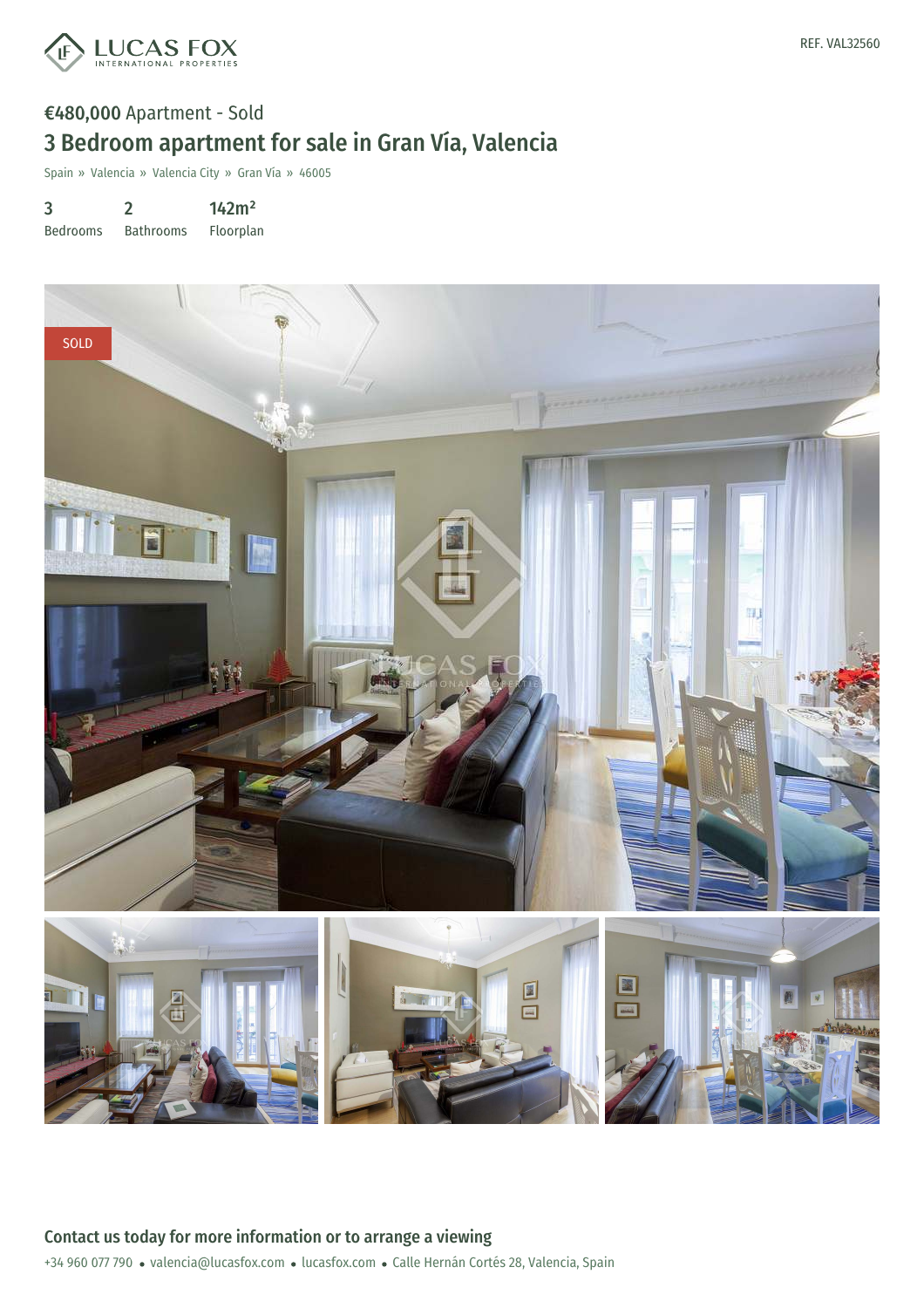

## €480,000 Apartment - Sold 3 Bedroom apartment for sale in Gran Vía, Valencia

Spain » Valencia » Valencia City » Gran Vía » 46005

3 Bedrooms 2 Bathrooms 142m² Floorplan

## OVERVIEW

## 4 bedroom, 2 bathroom apartment with terrace for sale in an exclusive location, very close to the Turia River Gardens in Valencia.

This house is located on the first floor of a building built in 1933, with wellmaintained common elements. It is located in a quiet street in the Gran Vía neighborhood, very close to the wonderful Jardines del Rio Turia and a step away from the Gran Vía del Marqués del Turia.

The house has an area of 142 m² built and has been completely renovated, although some architectural elements of the time have been respected, such as the original ceilings with moldings or the interior carpentry in mobile, taking care of all the details.

It has a practical and functional layout, with clearly differentiated space day and night, and an incredible terrace to enjoy the pleasant Mediterranean climate.

We access the house through a practical dealer. On the left is the rectangular livingdining room with access to a pleasant balcony facing the street. Next to the livingdining room, there is a semi-open kitchen, fully equipped and with great storage capacity.

The night area is distributed in a very large master bedroom with private bathroom and with access to a large terrace facing the apple patio, which receives the pleasant morning sun. Likewise, the house has three more bedrooms and a complete bathroom. In the terrace area we have a practical gallery, where the washing area is located.

The house has original high ceilings with moldings, interior furniture, natural wood floors, numerous built-in [wardrobes,](mailto:valencia@lucasfox.com) exterior [carpentr](https://www.lucasfox.com)y with double glazing and thermal and acoustic insulation, individual heating by gas radiators and several air conditioning splits.



[lucasfox.com/go/val32560](https://www.lucasfox.com/go/val32560)

Terrace, Lift, High ceilings, Natural light, Period Building, Period features, Air conditioning, Balcony, Double glazing, Equipped Kitchen, Exterior, Heating, Near international schools, Renovated, Transport nearby